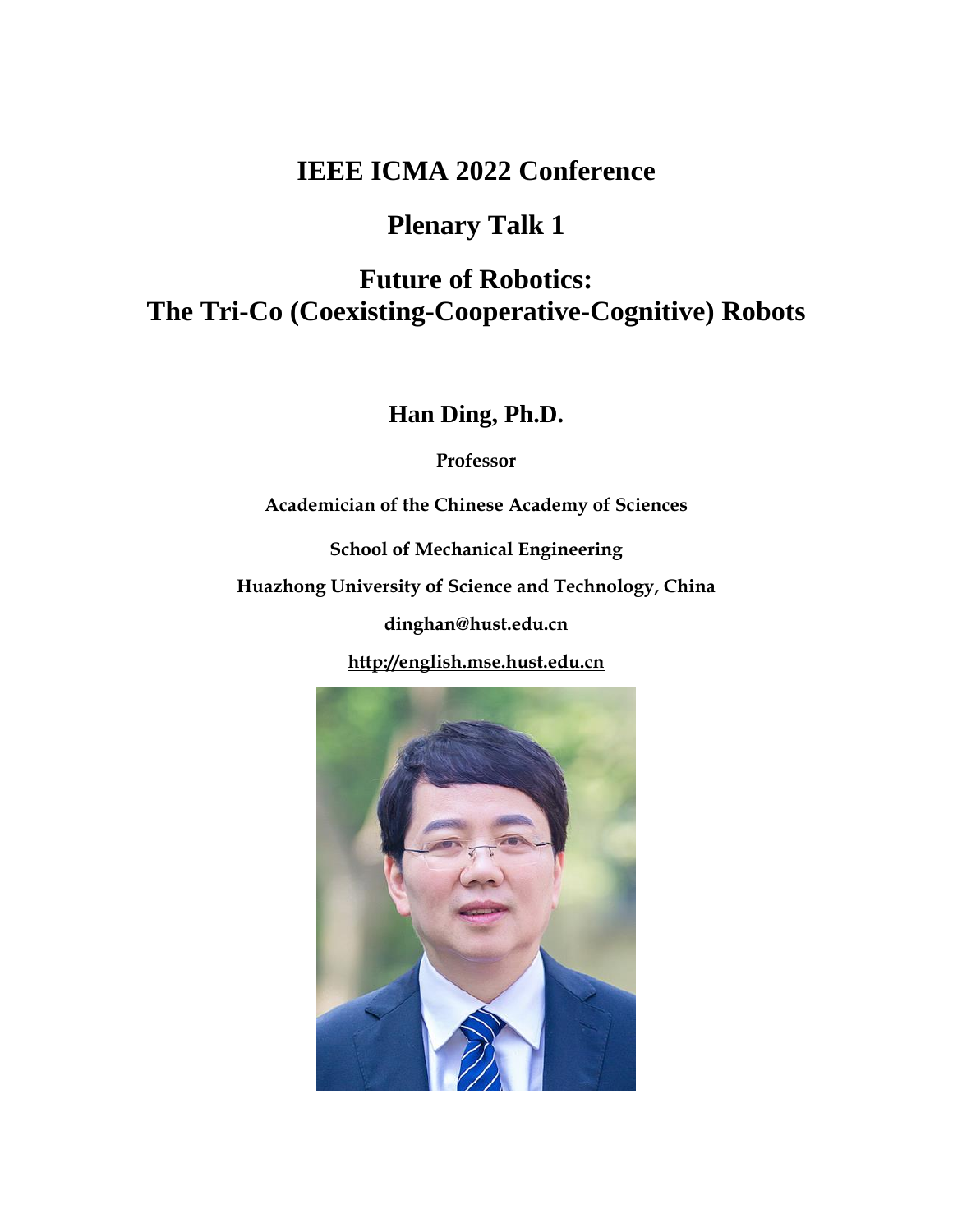Tri-Co Robots (Coexisting-Cooperative-Cognitive Robots) are those that can naturally interact and collaborate with the environment, including humans as well as other robots, and adapt to new situations. Coexistence will allow robots to ubiquitously and safely work alongside humans, considerably increasing our efficiency and quality of life. Cooperation will enable robots to collaborate and coordinate effectively with other agents through communication and interplay. Cognition will provide robots the resources to gather information, perceive and predict behaviors, and respond accordingly. This will all be achieved through state-of-the-art machine learning, control and planning algorithms. Key characteristics of Tri-Co Robots are plastic and dexterity, multi-modal perception, and working autonomously and collaboratively. In particular, the development of rigid-flexiblesoft robots and efficient solution methods are essential to achieve adaptation to environmental uncertainty and compliant interactions with humans and other robots.

This talk will introduce the current research activities of robotics in China, especially the Tri-Robot Research Plan of NSFC (National Natural Science Foundation of China). It will discuss the primary scientific challenges and key scientific problems of the plan, mainly focusing on mechanism, perception and control. The talk will also forecast China's expected breakthroughs and goals in Tri-Co robot research. Finally, the talk will present recent research results of our group and discuss current and future challenges.

**Prof. Han Ding** received his Ph.D. degree in Mechatronics from Huazhong University of Science & Technology in 1989. Supported by the Alexander von Humboldt Foundation, he worked at University of Stuttgart, Germany in 1993. He obtained the National Distinguished Youth Scientific Fund in 1997 and was awarded the "Cheung Kong" Chair Professor at Shanghai Jiao Tong University in 2001. He was elected a member of Chinese Academy of Sciences in 2013.

Prof. Ding has long dedicated himself to research in the field of robotics and digital manufacturing, and has successfully combined both technologies. He published three academic books and more than 300 journal papers, and licensed more than 100 patents in China.

Prof. Ding is currently the chairman of Academic Committee of HUST and the director of the National Innovation Institute of Digital Design and Manufacturing. He is also a scientific committee member of the NSFC Tri-Co Robot major research program.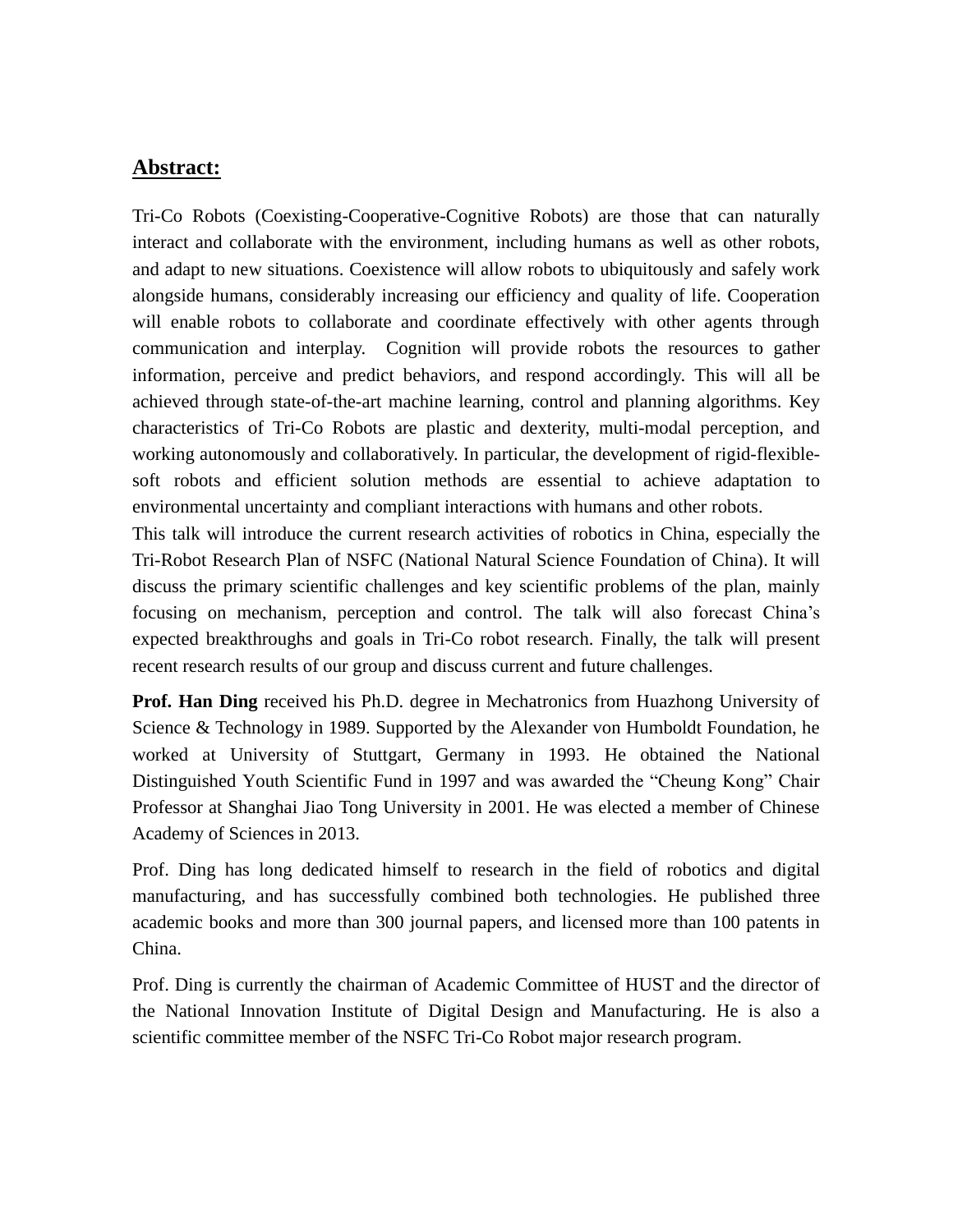## **Plenary Talk 2**

# **Dense and Semantic SLAM via Deep Learning and Polarization Imaging**

### **Hong Zhang, Ph.D.**

Chair Professor

Department of Electronic and Electrical Engineering

Southern University of Science and Technology (SUSTech)

https://faculty.sustech.edu.cn/zhangh33/en/

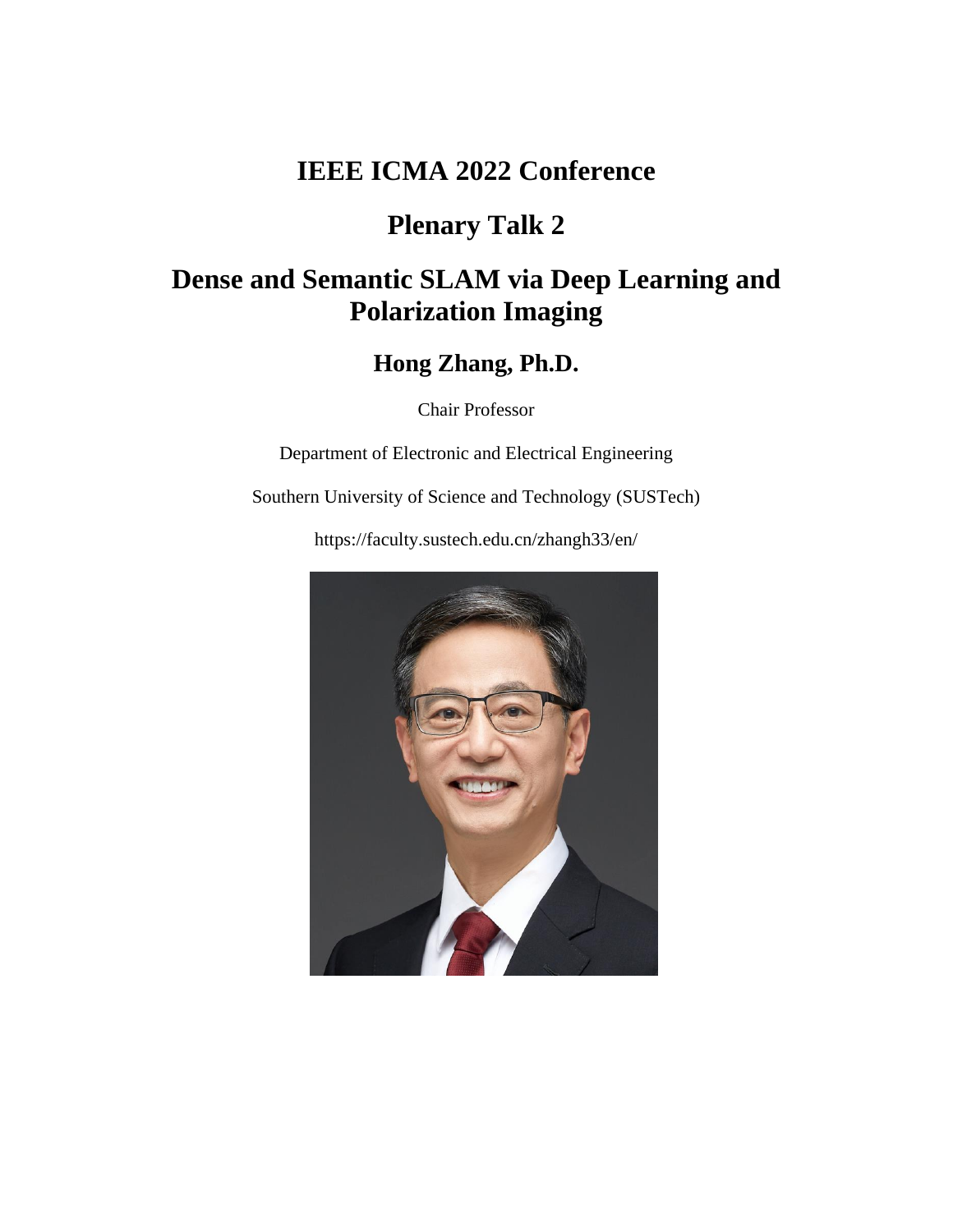This talk will focus on recent research in robot SLAM (simultaneous localization and mapping) and, specifically, on the subject of building a dense and semantic representation of a scene through visual sensing. In autonomous robot navigation, an environment representation must be sufficiently dense for the robot to perform such critical tasks as path planning and collision avoidance. A recent trend in robot SLAM calls for this representation to contain semantic information about the objects in the scene in order to facilitate map construction and manipulation and to support human-robot interaction. Upon reviewing state-of-the-art research in dense and semantic SLAM, I will present our recent work on using deep learning and polarization imaging as a way of achieving dense and semantic mapping.

**Hong Zhang** received his B.S. from Northeastern University (Boston) in 1982, and Ph.D. from Purdue University in 1986, both in Electrical Engineering. Subsequently he conducted research at the University of Pennsylvania as a post-doctoral fellow before he joined the Department of Computing Science at the University of Alberta, Canada where he worked for over 30 years. Since October 2020, he has been a full-time faculty member in the Department of Electronic and Electrical Engineering at the Southern University of Science and Technology, in Shenzhen, China.

Professor Zhang's research interests include robotics, computer vision, and image processing, with over 200 publications in these areas. For the past 15 years, he has expended considerable effort in the study of mobile robot navigation. He was a principal investigator in the NSERC Canadian robotics network (NCRN) (2018-2023) - whose mandate is to develop the science and technologies to allow mobile robots to work in challenging environments, and to generate and communicate critical information to humans. He was also a PI with Centre for Autonomous Systems (2018-2022), a research initiative funded by Alberta government, to study issues and explore opportunities in autonomous and self-driving technologies. Among his many professional services, Professor Zhang is currently on a three-term as the Editor-in-Chief of IROS Conference Editorial Board (2020- 2022), a flagship conference of the IEEE Robotics and Automation Society. In recognition of his research accomplishments, Professor Zhang is elected Fellow of the IEEE, and Fellow of the Canadian Academy of Engineering.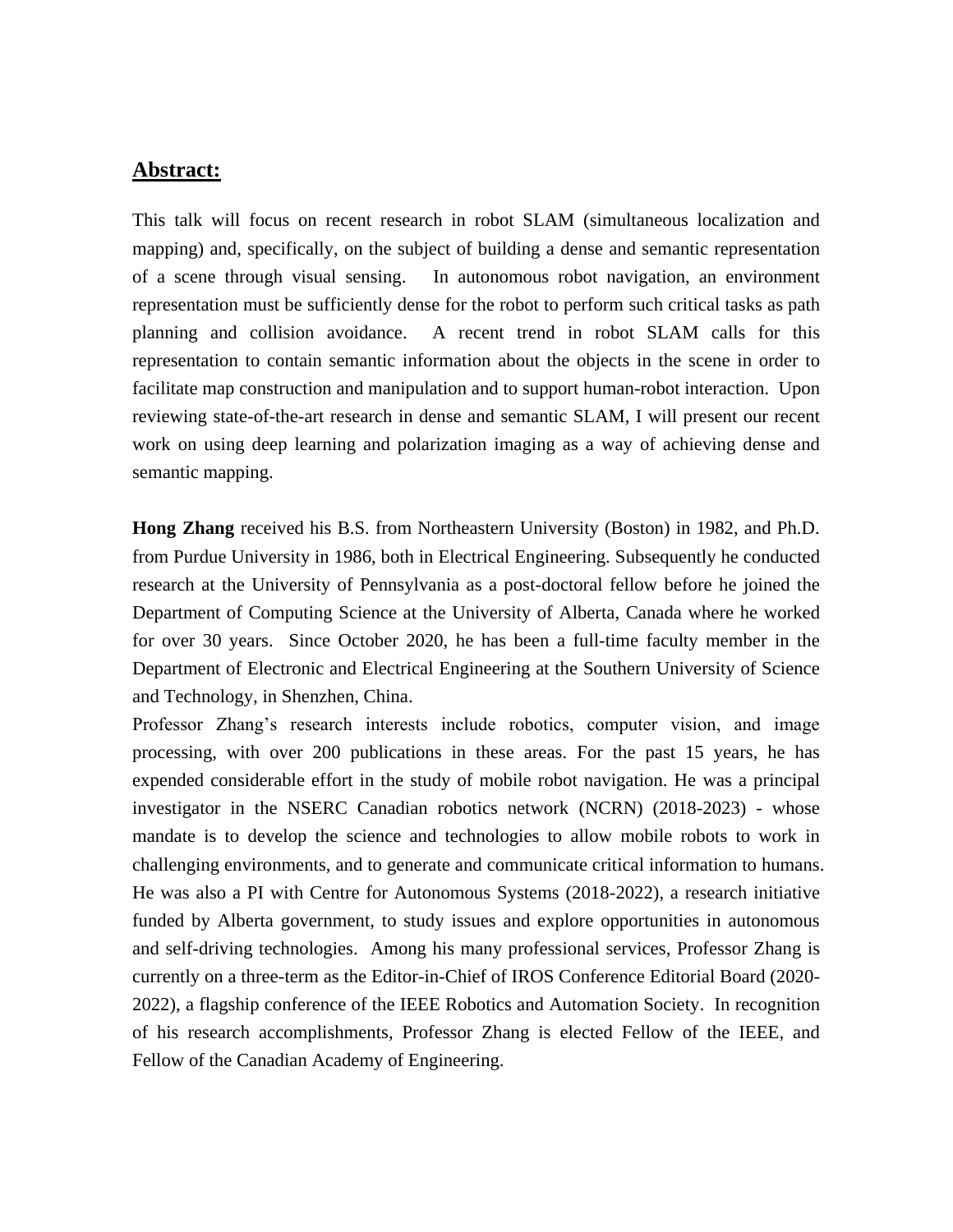## **Plenary Talk 3**

# **From Robotics to Prosthetics and Back Again**

## **Antonio Bicchi, Ph.D.**

Professor and Chair

President of the Italian Institute of Robotics and Intelligent Machines

[University of Pisa,](http://www.unipi.it/) Italy

Senior Scientist at the [Italian Institute of Technology](http://www.iit.it/) in Genoa

Email: [antonio.bicchi@iit.it](mailto:antonio.bicchi@iit.it)

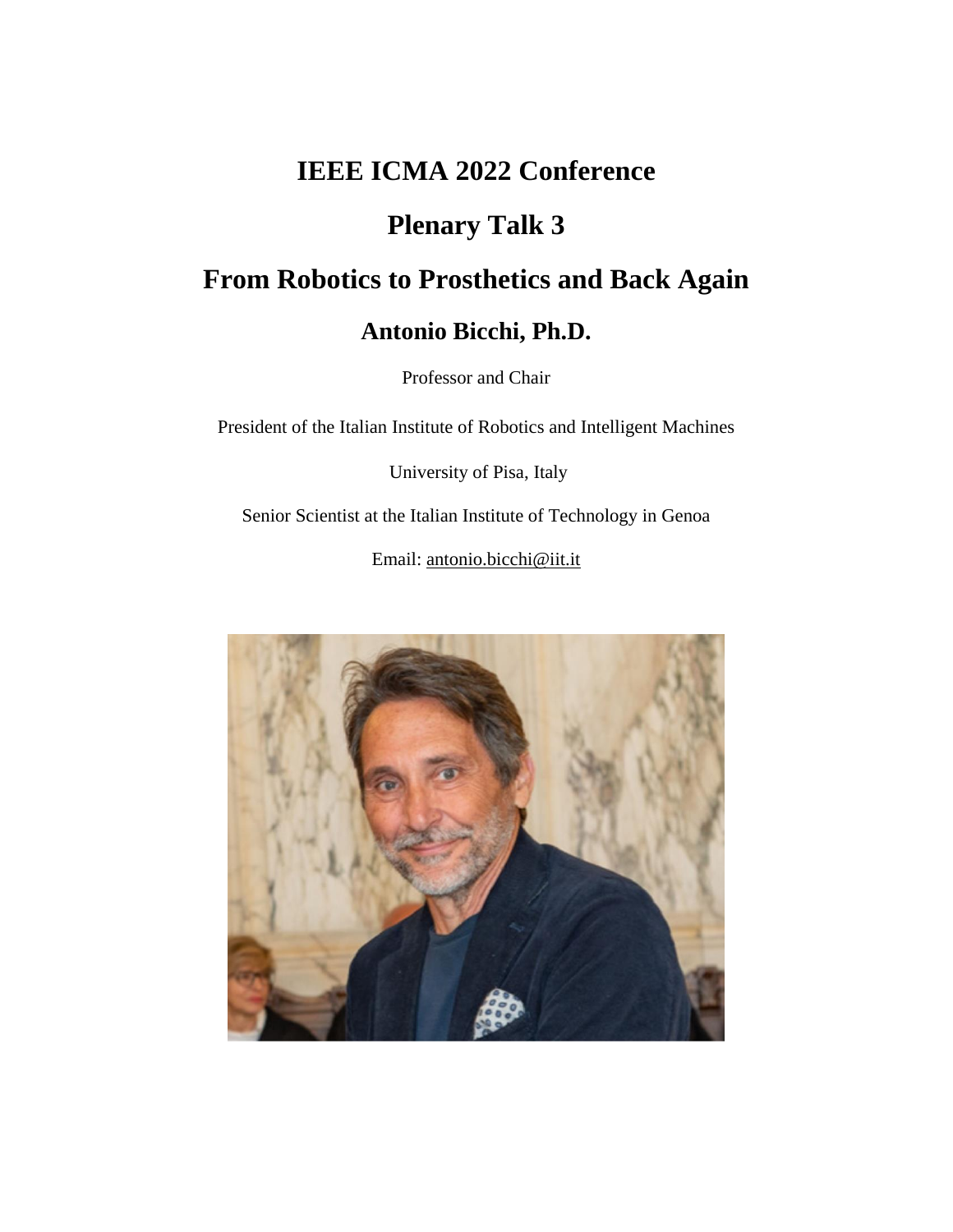In recent years, robotic technologies have been providing definite advances to assist people in need of physical help, including rehabilitation and prosthetics. Working in fields where humans are placed right at the center of the technology, on the other hand, is helping refocus our robotics research itself. In prosthetics, the goal is to have an artificial limb to move naturally and intelligently enough to perform the task that users intend, without requiring their attention. By abstracting this idea, a robot of the future can be thought as a physical ``prosthesis'' of its user, with sensors, actuators, and intelligence enough to interpret and execute the user intention, translating it in a sensible action of which the user remains the owner.

In the talk I will present examples of human-robot integration, as in prosthetics and rehabilitation, augmentation with exoskeletons and supernumerary limbs, and sharedautonomy robotic avatars, with the robot executing the human's intended actions and the human perceiving the context of his/her actions and their consequences.

**Antonio Bicchi** is a scientist interested in robotics and intelligent machines. After graduating in Pisa and receiving a Ph.D. from the University of Bologna, he spent a few years at the MIT AI Lab of Cambridge before becoming Professor in Robotics at the University of Pisa. In 2009 he founded the Soft Robotics Laboratory at the Italian Institute of Technology in Genoa. Since 2013 he is Adjunct Professor at Arizona State University, Tempe, AZ. He has coordinated many international projects, including four grants from the European Research Council (ERC). He served the research community in several ways, including by launching the World Haptics conference and the IEEE Robotics and Automation Letters. He is currently the President of the Italian Institute of Robotics and Intelligent Machines.

He has authored over 500 scientific papers cited more than 25,000 times. He supervised over 60 doctoral students and more than 20 postdocs, most of whom are now professors in universities and international research centers or have launched their own spin-off companies. His students have received prestigious awards, including three first prizes and two nominations for the best theses in Europe on robotics and haptics. He is a Fellow of IEEE since 2005. In 2018 he received the prestigious IEEE Saridis Leadership Award.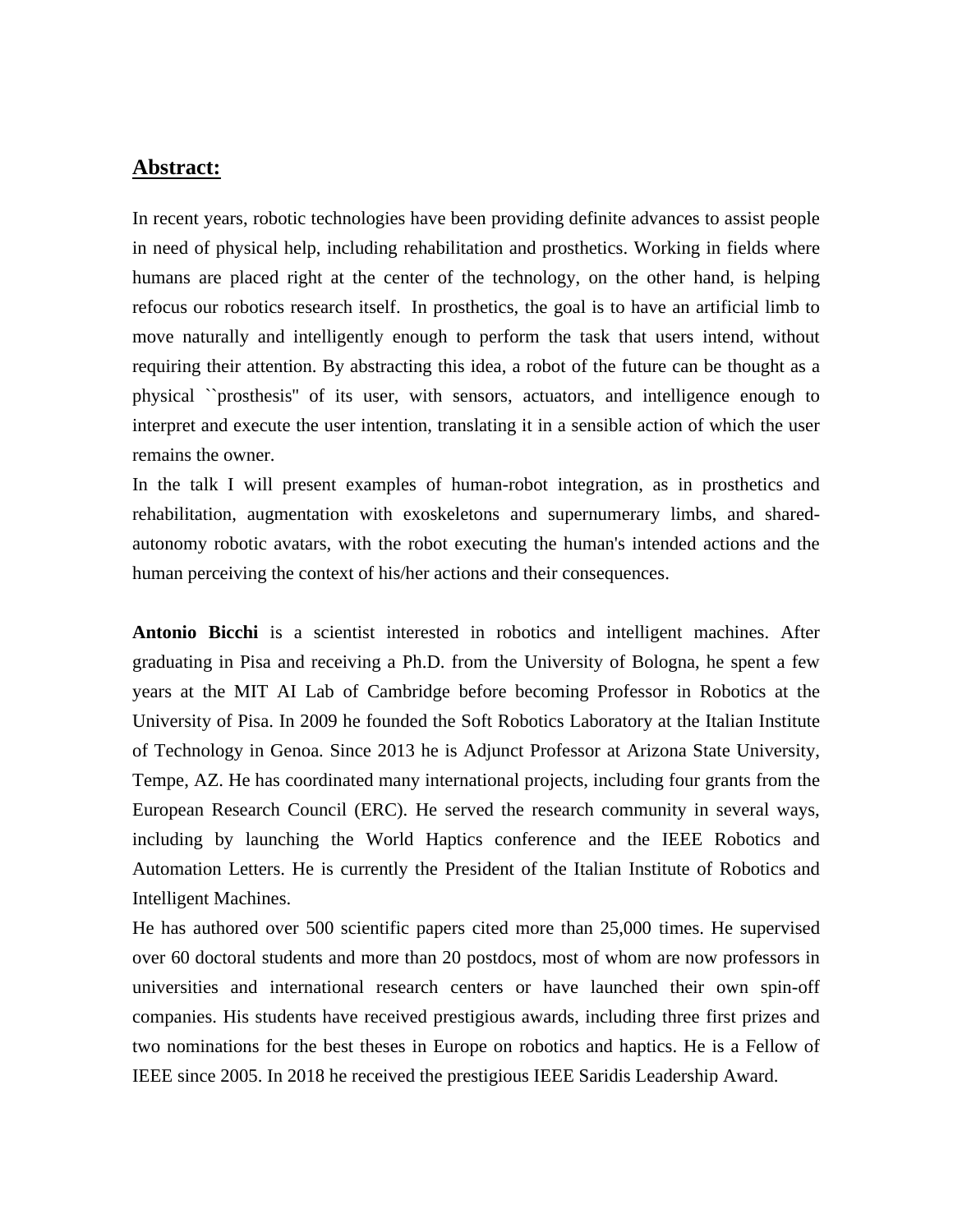# **Plenary Talk 4**

# **Doing Manipulation in Clutter**

## **Henrik I Christensen, Ph.D., Dr. Techn. h.c.**

Distinguished Professor

Contextual Robotics Institute

University of California, San Diego

Cri.ucsd.edu

hichristensen@ucsd.edu